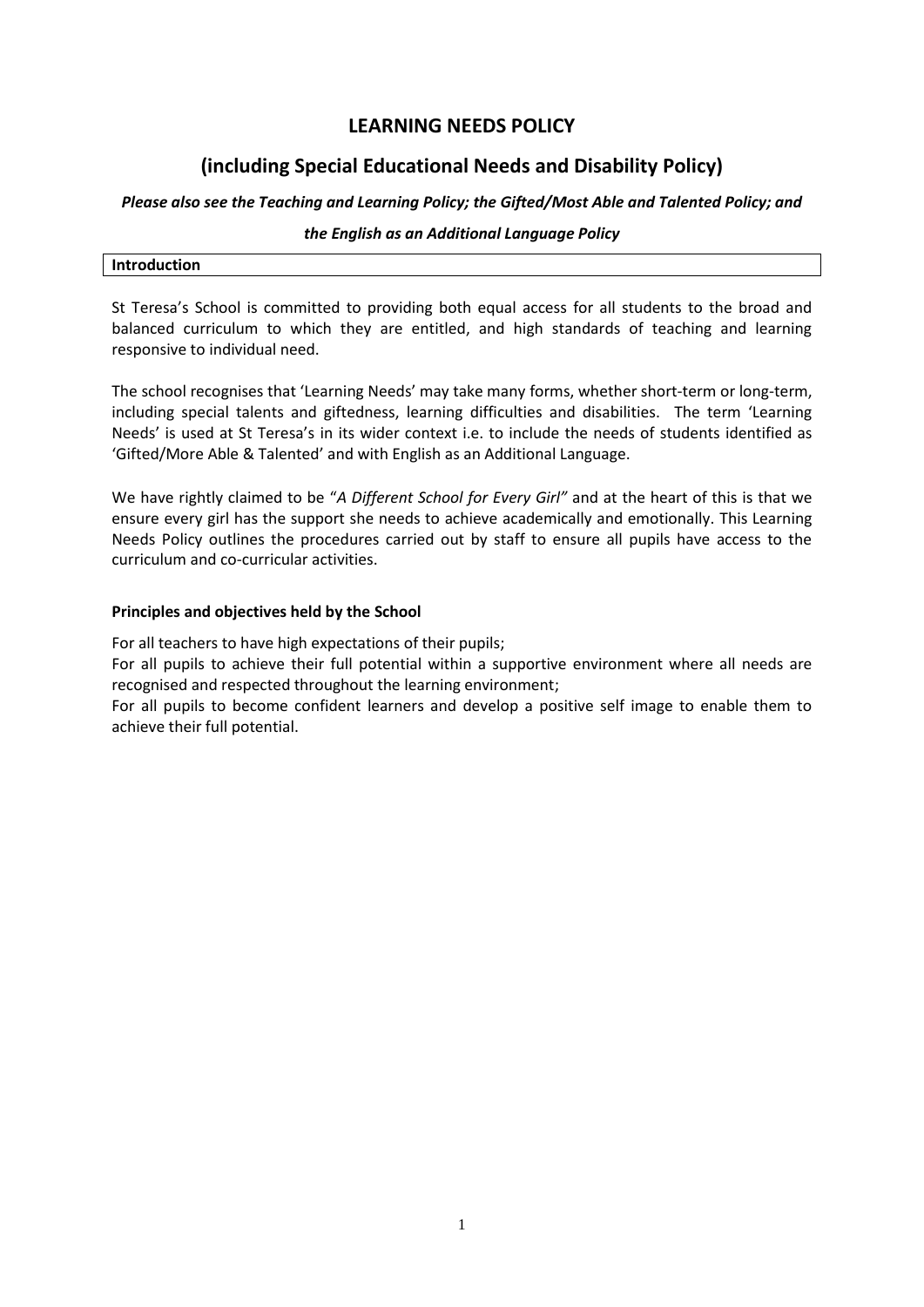# **Special Educational Needs and Disability SEND Policy**

The aim of the Special Educational Needs and Disability Policy is to identify and provide for pupils with needs additional to and different from the majority within St Teresa's. The following categories of Learning needs have been identified:

- Pupils with greater difficulties in learning due to a specific learning difficulty.
- Pupils with physical (or medical) disabilities.
- Pupils with social, emotional and mental health difficulties which may also be a result of special educational needs.

The school is committed to personalised learning with differentiation within the classroom.

The SEND policy within St. Teresa's is in accordance with the 'Special Educational Needs and Disability Code of Practice: 0 to 25' (2015) [hereinafter called the Code of Practice] guidelines to provide for those with special educational needs under Part 3 of the Children and Families Act 2014 and the Equalities Act 2010.

The Code of Practice defines a child or young person having SEN if they have a learning difficulty or disability which calls for special educational provision to be made for her. A child of compulsory school age or a young person has a learning difficulty or disability if she:

• *has a significantly greater difficulty in learning than the majority of others of the same age, or*

*• has a disability which prevents or hinders her from making use of facilities of a kind generally provided for others of the same age* 

Many children and young people who have SEN may have a disability under the Equality Act 2010 – that is *'…a physical or mental impairment which has a long-term and substantial adverse effect on their ability to carry out normal day-to-day activities'*. This definition provides a relatively low threshold and includes more children than many realise: 'long-term' is defined as 'a year or more' and 'substantial' is defined as 'more than minor or trivial'. This definition includes sensory impairments such as those affecting sight or hearing, and long-term health conditions such as asthma, diabetes, epilepsy, and cancer. Children and young people with such conditions do not necessarily have SEN, but there is a significant overlap between disabled children and young people and those with SEN. Where a disabled child or young person requires special educational provision they will also be covered by the SEN definition.

The needs of all pupils must be addressed at any time whilst at St. Teresa's. This includes access to a broad and balanced differentiated educational provision. Some students can be supported effectively within the classroom with possibly short-term Learning Support individual lessons, not necessarily needing on-going Learning Support lessons for the duration of their schooling.

The School takes the responsibility for creating, implementing and reviewing its own SEND policy statement to cover the management of the Learning Support and Special Needs programme. The responsible person is deemed to be the Head of Senior School and Head of Prep School, who will designate a member of staff to be the school's SEND Co-ordinator (SENCO).

A copy of the School's policy document is lodged with the Heads at St Teresa's School, is in the Staff Handbook and is made known to parents and pupils on request and via the school website.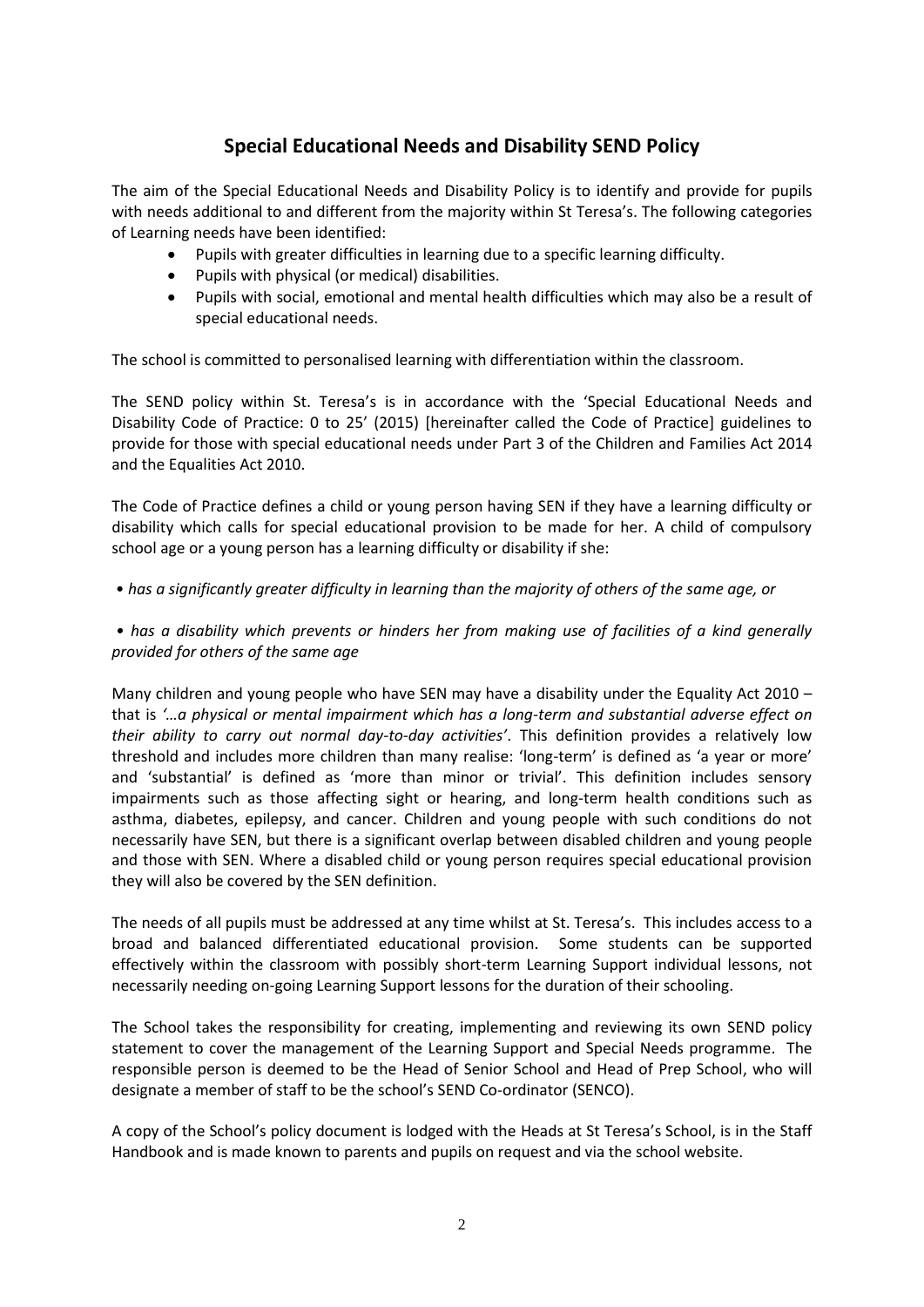| <b>SLT line manager of SENCO</b>            | John O'Farrell                                                                                                                                |
|---------------------------------------------|-----------------------------------------------------------------------------------------------------------------------------------------------|
| Head of SEND/SENCO/Head of Learning Support | <b>Audrey Moncrieffe (Prep and Senior)</b>                                                                                                    |
| <b>Learning Support Teachers</b>            | <b>Caroline Branfoot (Prep)</b><br>Amanda Brownell<br><b>Carron Harrison</b><br>Prab Hooghan<br><b>Catherine Kenton</b><br><b>Flora Monro</b> |

There is a continuum of Learning Support provision which is reflected in a staged approach.

All teachers have a responsibility to provide differentiated teaching and personalised learning in accordance with Quality First Teaching, Teachers' Standards. The initial responsibility for appropriate provision lies with the subject or class teacher with advice from the SENCO. In the Prep School, initial discussions may also take place with the DH at biannual Pupil Progress Meetings. Where there is a continuing difficulty in a specific area then it is the responsibility of the HOD (Senior School)/Subject leader/classteacher (Prep School) to make provision for intervention groups. Where the difficulty is on-going and more specific individualized intervention is required, then the student will be referred to the SENCO for further investigation, by completing the SENCO Referral Form.

All pupils with SEND are included on a register (Specific Learning Needs, SLN register) completed by the SENCO that is reviewed by senior management and accessible to all teachers. The SLN register for each year group for the Senior School and Prep School can be found in the school's management system, iSAMS and Staff /Learning Support Sharepoint.

The SLN register contains all the relevant information on their strengths and needs; access arrangements for exams; and advice for subject teachers to ensure Quality First teaching and learning.

## **Access Arrangements**

Students qualify for access arrangements (25% extra time, reader, scribe etc.) in their external and internal exams based on data from standardized psychometric testing carried out by the SENCO or Learning Support qualified to do this, alongside ongoing evidence from their subject teachers which together paint a picture of need. This evidence must be obtained no earlier than the start of year 9. We are inspected yearly by the Joint Council for Qualifications to ensure that we are following their regulations.

In some occasions, the SENCO will recommend further assessment of needs from professionals such as Educational Psychologists, Specialist Teachers, Occupational Therapists, Speech and Language Therapists, and Clinical Psychologists. The cost of such private external assessments will be borne by the parents.

## **Admissions**

Admission to the Prep School is by means of an informal assessment/welcome day and a report from the feeder school. Admission to the Senior School is by means of the St. Teresa's Entrance Examination and a report from the feeder school. A pupil with an Educational Psychologist's report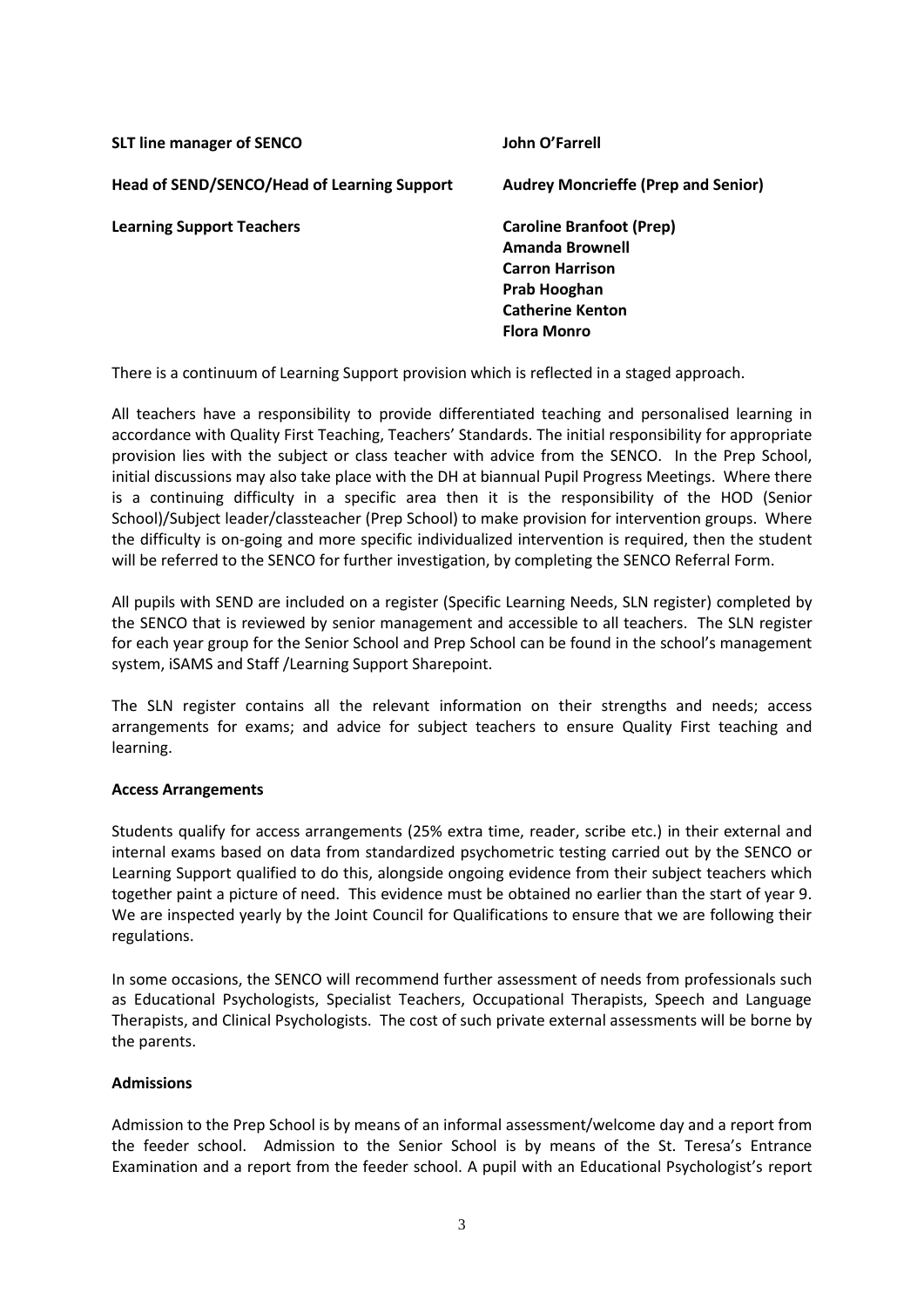or similar and /or an Educational Healthcare Plan (EHCP) will be required to submit copies of such papers to the Head, who will then consult with the SENCO. The pupil will be allocated extra time or other support in the English Entrance Examination dependent on the contents and suggestions in these reports or by the Preparatory/Primary School SENCO. St Teresa's is committed to a policy of inclusion with regard to admissions.

Failure to disclose this information may result in the School being unable to offer an adequate level of support. Parents are asked to give details of their daughter's history of need.

If a pupil is accepted into the School with a known EHCP, the School has a duty of care to meet those needs. The School will agree with parents on how the needs of the pupil can be best met. The LA contacts the school annually to check on the number and identity of students with an EHCP. Discussion will take place over provision to address the students' needs, and liaise with regard to funding. The school co-operates with the LA in organizing and contributing to the review.

If a pupil is accepted into the School and their special needs become apparent at a later stage, the School will assess whether it is able to meet those needs. If the needs of the pupil cannot be met, it may be necessary to ask the parents to provide additional outside support or, in very exceptional circumstances, withdraw the pupil whose needs require a more specialized provision.

## **The role of the Special Educational Needs Co-ordinator**

The school's nominated co-coordinator for Special Education Needs (SENCO) at St Teresa's School is Mrs. Audrey Moncrieffe.

The SENCO is responsible for monitoring and overseeing the provision for SEND pupils across the Prep and Senior schools and facilitating links in teaching and learning between the Learning Support department and Subject departments.

The SENCO is responsible for:

- Managing the day-to-day operation of the School's Learning Support and SEND Policy and the internal referral system.
- Organising the internal screening of pupils as referred by staff using standardized testing.
- Liaising with and advising teaching colleagues on SEND students.
- Co-ordinating and overseeing provision for pupils with SEND.
- Overseeing and managing the Learning Support 1-1 provision with Learning Support teachers.
- Maintaining and revising the School's SLN registers and overseeing the records on all pupils on the list.
- Overseeing all records for Access Arrangements, showing evidence of need to satisfy JCQ requirements and applying for AA online.
- Maintaining and overseeing Provision Maps in the Prep school.
- Ensuring SLN Registers and AA Lists are available for all teaching colleagues.
- Liaising with the Examinations Officer.
- Liaising with parents of pupils on the list
- Contributing to the in-service training of staff.
- Liaising with external agencies, medical and social services and voluntary bodies.
- Keeping governors informed and updated about SEND issues and the performance of SEND pupils.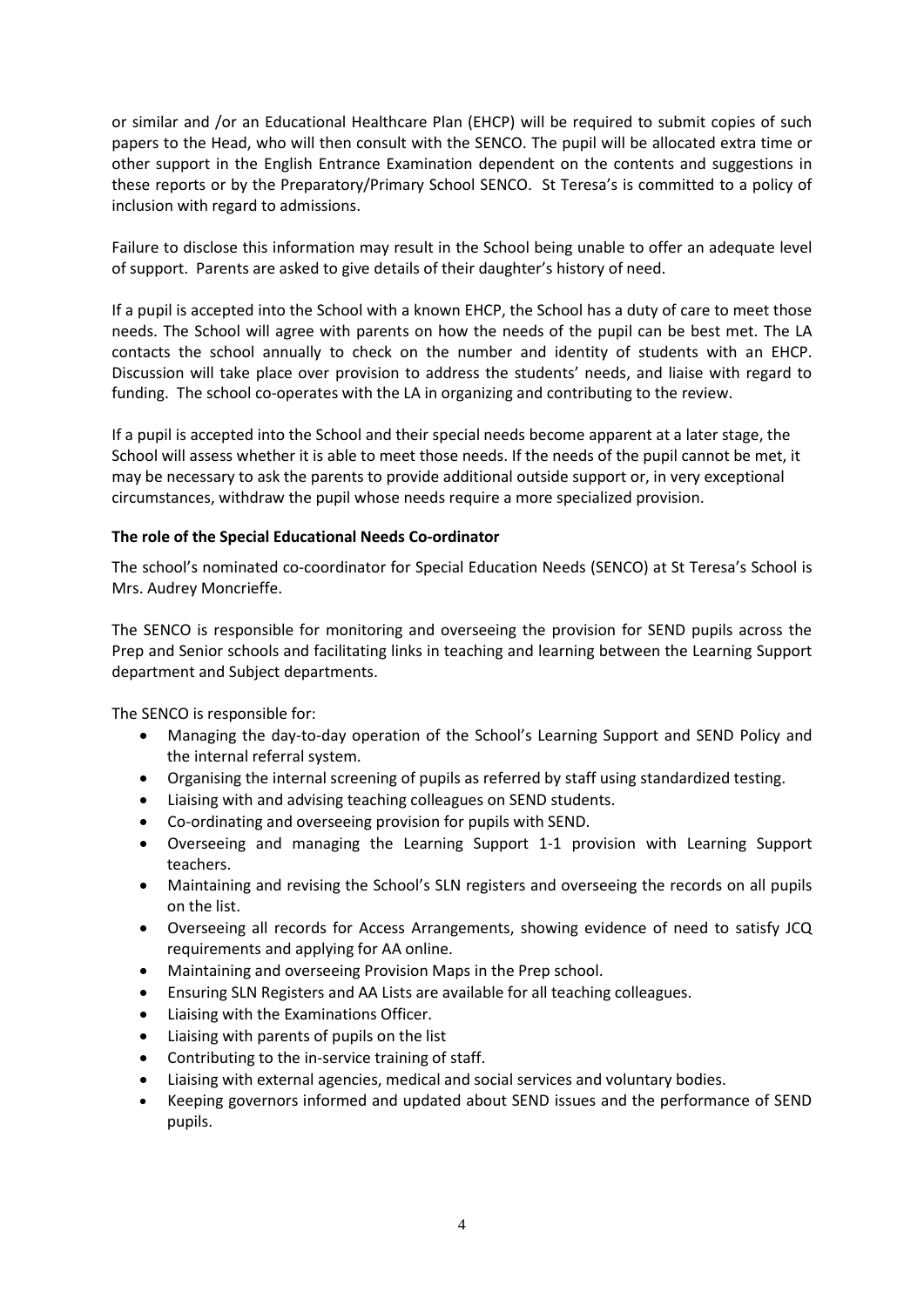## **Identification, Assessment and Review Procedures**

The school aims to identify pupils with needs additional to, and different from those that can be addressed within the classroom or with subject catch up sessions at the earliest opportunity and relies on:

- Referral reports from parents or outside agencies, submitted at the time of application to the school.
- Medical record for each pupil.
- Cause for concern from teachers.
- Cause for concern from a pupil.
- Cause for concern from parents.
- Classroom assessments, including whole year assessments as outlined below.
- Individual assessments by the Learning Support teachers.
- Formal assessment from external agencies such as educational psychologists or doctors.

St Teresa's School aims to carry out pupil assessment on a regular basis. The assessment programme is as follows: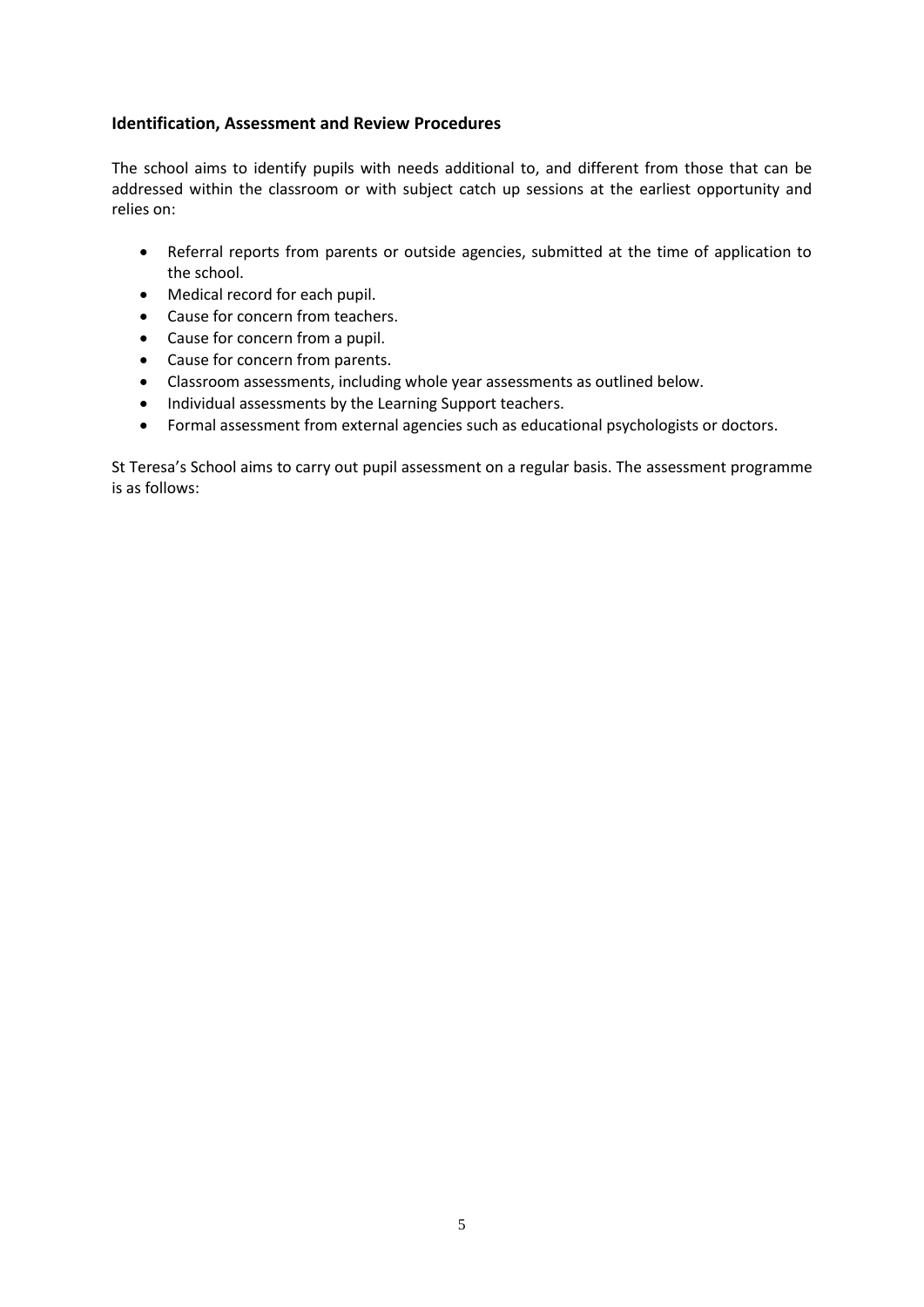## **ASSESSMENT PROGRAMME AT ST. TERESA'S PREP SCHOOL**

## *Summative Assessment*

|                | Autumn                      | Spring                 | Summer                       |
|----------------|-----------------------------|------------------------|------------------------------|
| $\overline{2}$ | NGRT - Paper                | NGRT retest for        | Termly core internal         |
|                | Termly core internal        | weaker readers         | assessments                  |
|                | assessments                 | Termly core internal   | Progress Test English        |
|                |                             | assessments            | <b>Progress Test</b>         |
|                |                             |                        | Mathematics                  |
| 3              | <b>CAT 4 Young Learners</b> | <b>NGRT</b> retest for | Termly core internal         |
|                | <b>NGRT</b> (electronic     | weaker readers         | assessments                  |
|                | version)                    | Termly core internal   | <b>Progress Test English</b> |
|                | Termly core internal        | assessments            | <b>Progress Test</b>         |
|                | assessments                 |                        | <b>Mathematics</b>           |
| 4              | CAT 4 for new joiners       | <b>NGRT</b> retest for | Termly core internal         |
|                | NGRT (electronic            | weaker readers         | assessments                  |
|                | version)                    | Termly core internal   | Progress Test English        |
|                | Termly core internal        | assessments            | <b>Progress Test</b>         |
|                | assessments                 |                        | Mathematics                  |
| 5              | CAT <sub>4</sub>            | NGRT retest for        | Termly core internal         |
|                | NGRT (electronic            | weaker readers         | assessments                  |
|                | version)                    | Termly core internal   | Progress Test English        |
|                | Termly core internal        | assessments            | <b>Progress Test</b>         |
|                | assessments                 |                        | Mathematics                  |
| 6              | CAT 4 for new joiners       | <b>NGRT</b> retest for | Termly core internal         |
|                | NGRT (electronic            | weaker readers         | assessments                  |
|                | version)                    | Termly core internal   | Progress Test English        |
|                | Entry to Y6 internal        | assessments            | <b>Progress Test</b>         |
|                | baseline assessments        |                        | <b>Mathematics</b>           |
|                | Termly core internal        |                        |                              |
|                | assessments                 |                        |                              |

**CAT 4** – Cognitive Abilities Test: understanding girls' developed abilities, likely academic potential and learning preferences

**NGRT** – New Group Reading Test: Assesses girls' phonics, sentence completion and passage comprehension. The electronic version of the test is **adaptive** to the ability of the girl completing the test. This gives the teacher a 'reading age' for each girl. Girls who are assessed as more than 6 months behind their chronological age will receive appropriate interventions and will be retested at the end of the Spring term to ensure progress is being made/interventions have been successful.

**Termly Core Internal Assessments**: comprises of an internal maths assessment of the topics covered each term; Science unit assessments as the girls complete each area of study; Termly writing tasks across each year group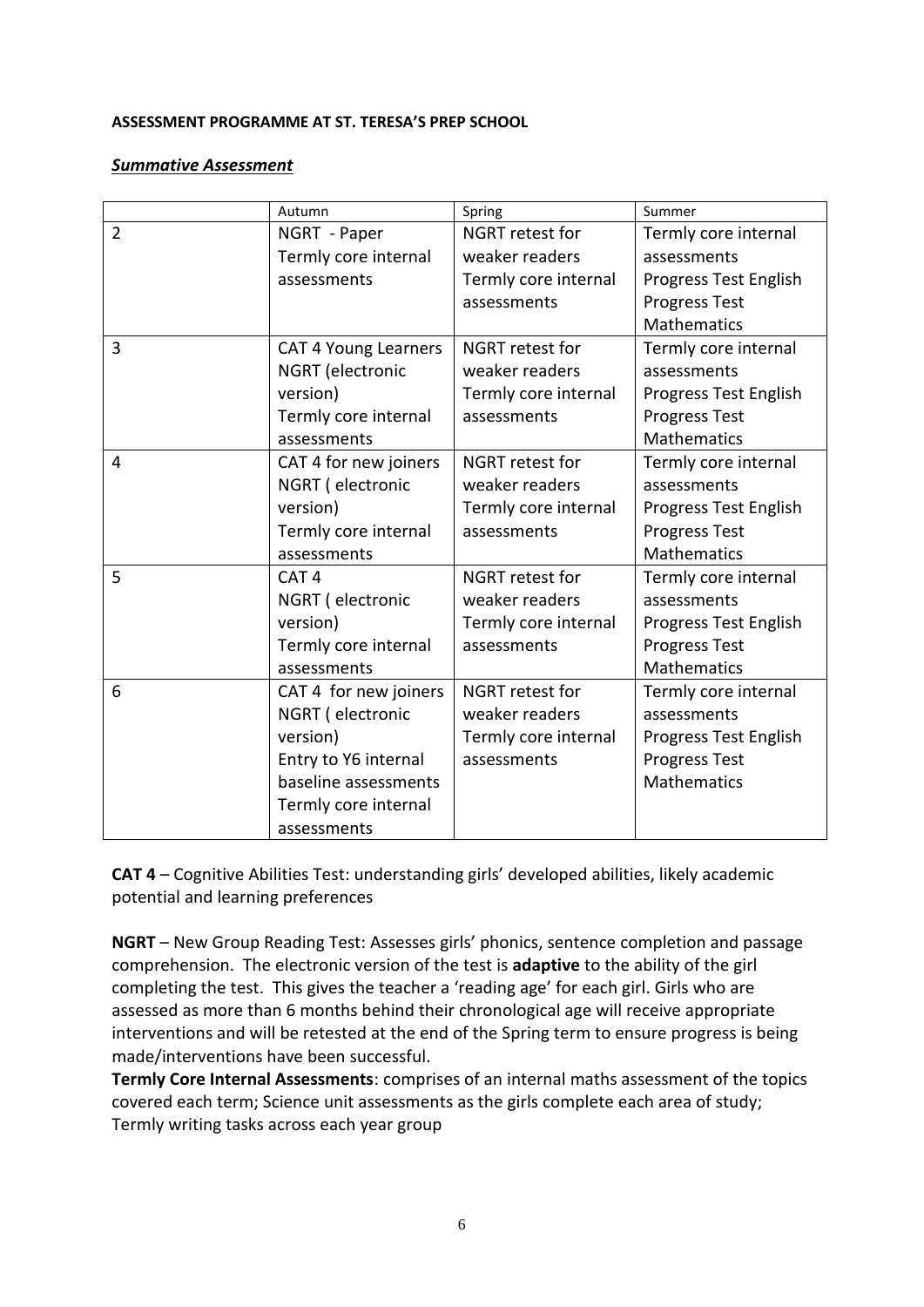# *Formative Assessment*

**Entry to Y6 internal baseline assessments**: Completed by the Year 6 teachers. Girls complete an 'exam' style set of papers to inform teaching and learning. These are repeated throughout the Autumn term to ensure the girls are adequately prepared for the Senior School entrance exam.

**Ongoing assessments:** by all teachers through learning objective grids and use of other AFL strategies e.g. success criteria. To be formally recorded using the Target Tracker System to ensure girls are on track to meet the expected level and beyond.

| Year group        | Term                    | Type of assessment          |  |
|-------------------|-------------------------|-----------------------------|--|
| Year <sub>7</sub> | Autumn                  | Lucid Rapid                 |  |
|                   |                         | <b>MiDYIS</b>               |  |
| Year 9            | Throughout the academic | Individualised              |  |
|                   | year                    | Standardised Testing<br>for |  |
|                   |                         | <b>Access Arrangements</b>  |  |
| Year 10           | Autumn                  | <b>MiDYIS</b>               |  |
|                   |                         |                             |  |
| Year 12           | Autumn                  | <b>ALPS</b>                 |  |
|                   |                         |                             |  |

## **ASSESSMENT PROGRAMME AT ST. TERESA'S SENIOR SCHOOL**

MiDYIS testing is carried on all pupils in Year 7 and new pupils up to Year 10.

If at any stage, during Years 7 to 13, there is a concern for the academic progress of a pupil, an internal individual assessment may be administered. The School's tracking procedures inform this process.

# **Referral**

When pupils are identified as having a difficulty that needs to be addressed, on occasion it may be appropriate to seek advice from external agencies, such as educational psychologists, doctors or specialist services for the visually or hearing impaired. Parents and pupils will be notified by the SENCO if such a requirement is necessary.

# **Electronic Devices**

Laptops may be used in School exams and external exams where approval has been granted by the SENCO in regulation with the School's Word Processor Policy. The rules and regulations relating to the use of laptops at St. Teresa's must be complied with. Before using a laptop in external examinations, the student must have completed a Touch Typing course which is obtained from the SENCO.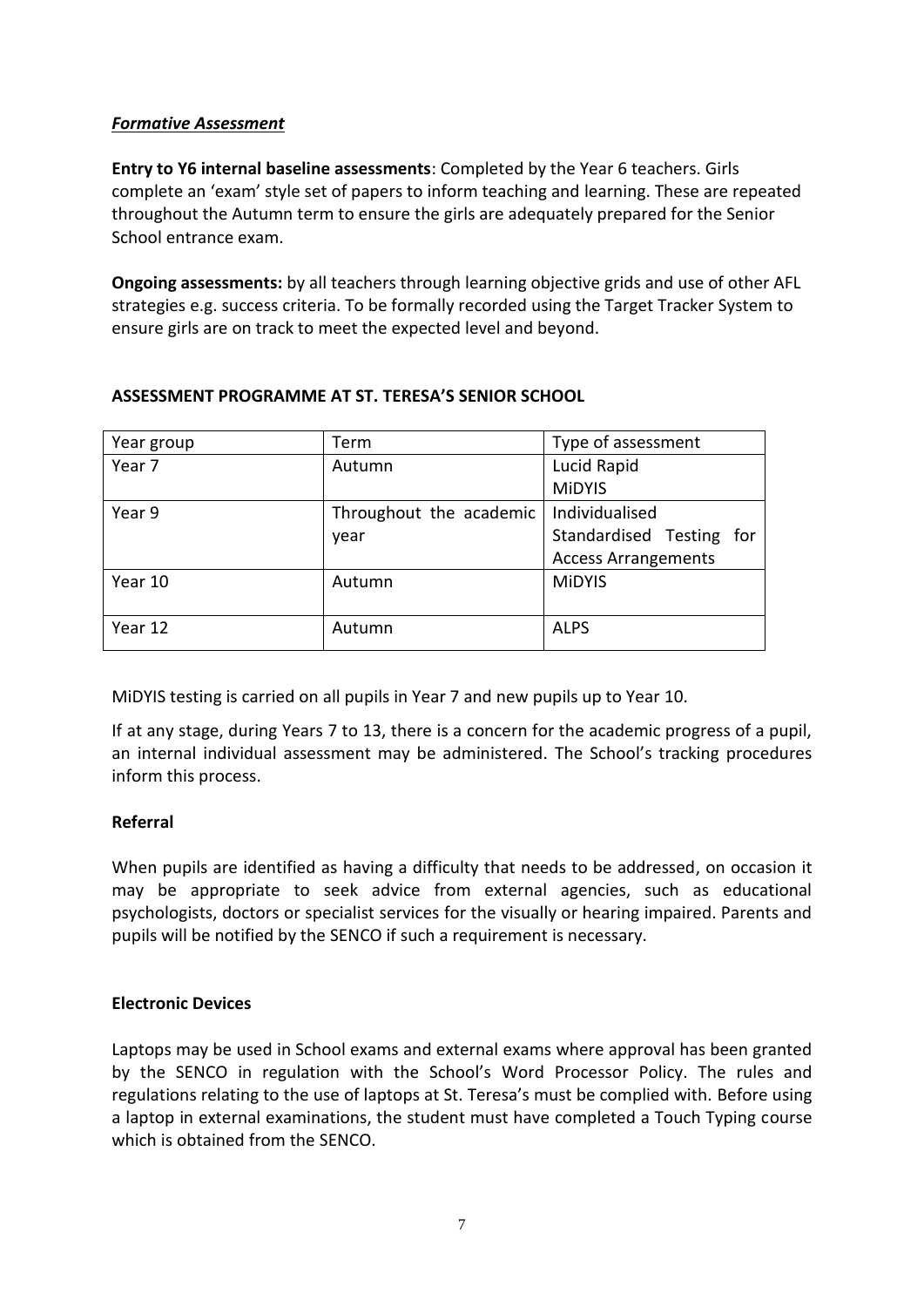## **Learning Support Plans LSP**

Learning Support Plans with targets specific to the pupils' individual needs requiring one to one tuition will be drawn up and reviewed regularly, termly or annually whichever is appropriate.

For each girl identified as requiring support a LSP will be prepared by the learning support teacher. This should include information about the short-term targets set for the pupil, the teaching strategies and provision to be put in place. This will be discussed with the SENCO.

After consultation with the pupil and her parents as well as their class, subject teachers and Year Head, pupils will be given strategies for learning effective study skills alongside the specific teaching in English or Maths.

## **Parents/Guardians**

At St. Teresa's School, parents and guardians are encouraged to work in close partnership with staff. Parents and guardians are made aware at the beginning of the academic year when members of staff can be contacted and how to contact them. There are regular parent/guardian meetings and progress reports.

If a parent or guardian has a concern about the academic progress of his/her child, the School encourages the parent/ guardian either to telephone the school to speak with or write/email to the responsible staff, depending on the nature of the concern. This can be class teacher, the form tutor, Head of Year, Head of Department, Senior Leadership Team, or SENCO.

# **Working with pupils with Educational Health and Care Plans (EHCPs)**

The SENCO is responsible for ensuring the needs of a student with an EHCP are met according to the Provision stated in the EHCP as far as the School is able and within the resources allocated according to the EHCP.

## **Annual Review**

The SENCO is responsible for ensuring appropriate arrangements are made in accordance with the Code of Practice for preparing and conducting the Annual Review (AR).

In AR is a consultation process in which a joint problem-solving approach is taken. Central to this process is the student whose views will always be sought before, during and after the AR. Parents/carers will be consulted before the AR in order that their views may be considered as part of the consultation. Present at the review will be anyone who can contribute professionally, including the Case Worker.

# **Monitoring and Progress**

Pupils are monitored through the school tracking process; individual targets are set and reviewed at intervals. Public examination results are measured against predictions made in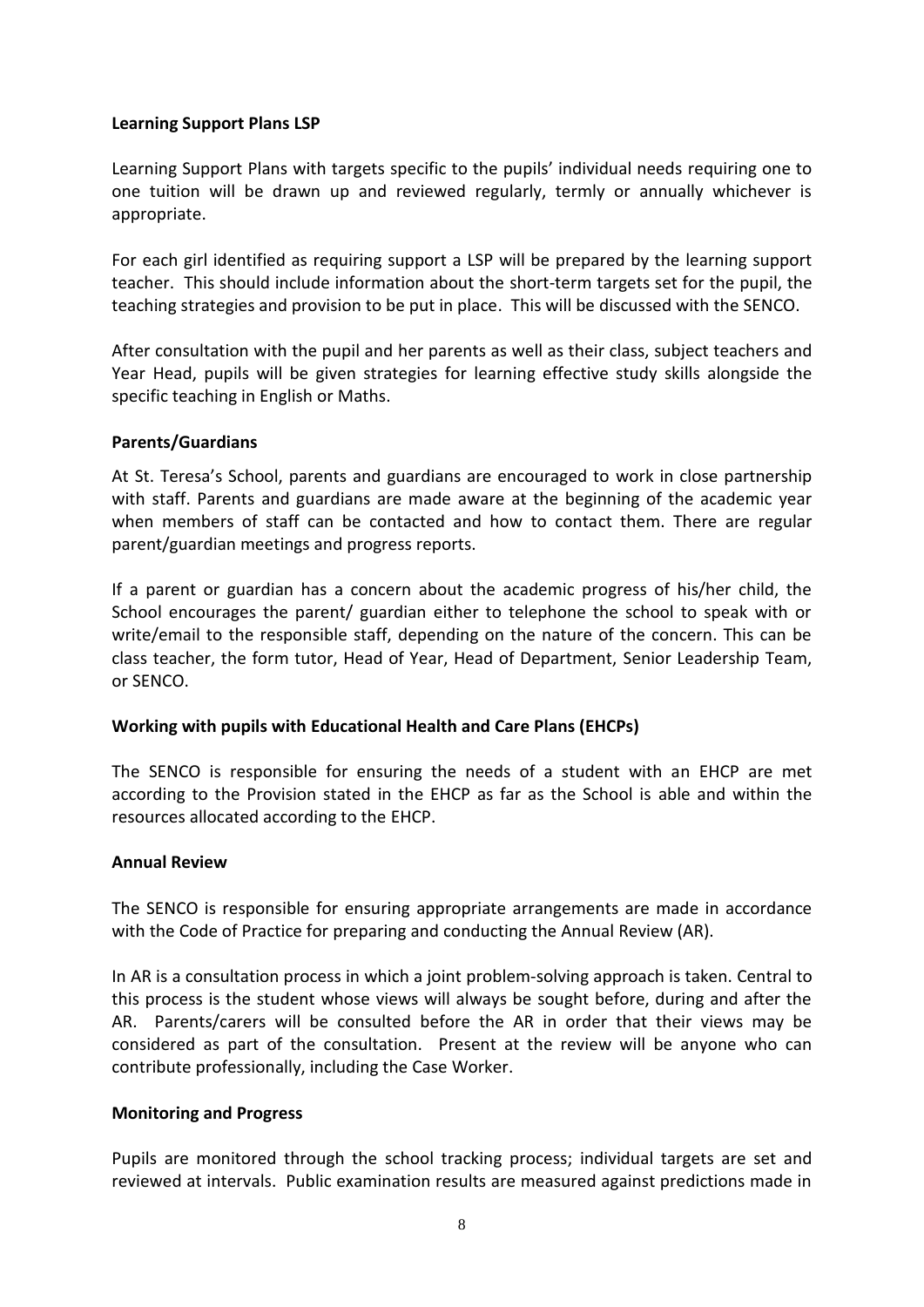accordance with base line testing. Reports for those with Learning Support provision are sent home twice yearly; meetings with parents take place at Parents' Evenings as well as on an individual basis where appropriate.

The SENCO will ensure that full records of all pupils who receive support, LSPs and correspondence and records of all meetings will be filed in pupil records.

The SEND Policy will be reviewed at least once every two years. The Headmistress will keep the School Governing Body informed of policy updates.

## **Resource Allocation**

The school does not fund the majority of individual lessons in the Learning Support Department. These lessons are charged each term as an extra on the pupil's school bill. In times of financial hardship parents can apply for a bursary to assist with school fees which may include the learning support lessons. Further information is available from the Head. Parents confirm the written agreement to fund Learning Support lessons before they begin.

## **Transition**

The SENCO will be responsible for ensuring the SLN Registers are maintained and will closely liaise and co-operate with other schools, when pupils either enter or leave the School or transfer to other forms of education. Confidential papers, such as Educational Psychology reports, will only be transferred with written consent from the parents or guardians.

**SEND policy** – reviewed 01 12 – JG/LS, Revised JG 01/14, Updated JG/VL 09/14 Updated JG/VL/SC 19 Jan 2017, updated 31/1/2019 JG MN VL CMS DI, Updated 06/9/2019 VL AP JOF DI AM, Updated November 2020 VLO, AMO

Updated: VLO JOF DIR 19 January 2022

Next Review: December 2022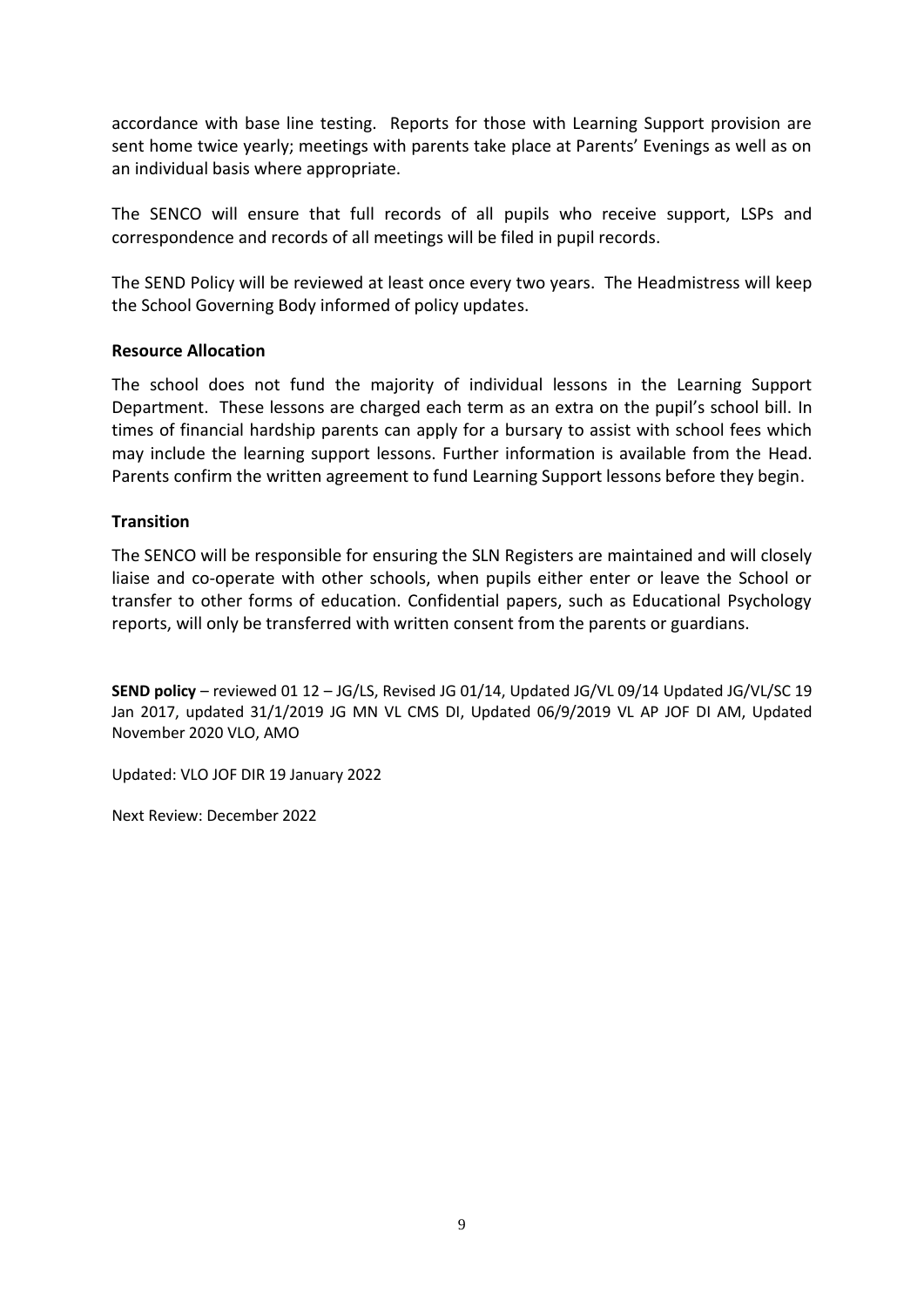# **GIFTED, ABLE AND TALENTED Policy (Senior School)**

## **Introduction**

St Teresa's pupils have a wide range of abilities and talents. One of the School's aims is to provide a broad and challenging curriculum to enable all pupils to attain excellence. Provision is made in Schemes of Work for work to extend the gifted and talented. Girls with particular talents, in such areas as sport, music and drama, are encouraged to participate in extra-curricular activities where they can further develop these talents. Where opportunities arise students are given the opportunity to participate in activities outside school, designed for the gifted and talented, but open to all. Individual successes are celebrated in assemblies and newsletters.

## **Identification**

- Girls who have an overall MidYis score of 126 or over
- Girls nominated by individual HoDs as being gifted in their subject area
- Transition information
- Formal testing
- Whole School tracking
- Girls who have reached a very high standard in sport (generally county standard), in music (according to level of ABRSM qualifications), or drama (according to LAMDA qualifications and professional engagements).
- Girls who excel in areas outside school, such as horse riding or triathlon.

It is recognised that pupils from overseas may not be documented as falling within the Gifted and Talented criteria because of language difficulties and lack of exposure to a range of activities/sports.

## **Register:**

A register is kept in staff shared work (Able, Gifted and Talented folder). When students are added the staff is informed.

Staff must ensure the Deputy Head (Academic) is informed when opportunities are arranged specifically to benefit Able, Gifted and Talented pupils so that information is kept up to date.

## **Monitoring:**

Academic progress is monitored by the Deputy Head (Academic) termly as tracking is completed. Staff in charge of sport, music and drama promote appropriate activities to the girls. In addition, monitoring of Able, Gifted and Talented will be incorporated into our ongoing monitoring and self-evaluation process, including:

- Use of target setting
- Use of effort and attainment grades
- Review pupil progress through using a specific document to track Gifted and Talented pupils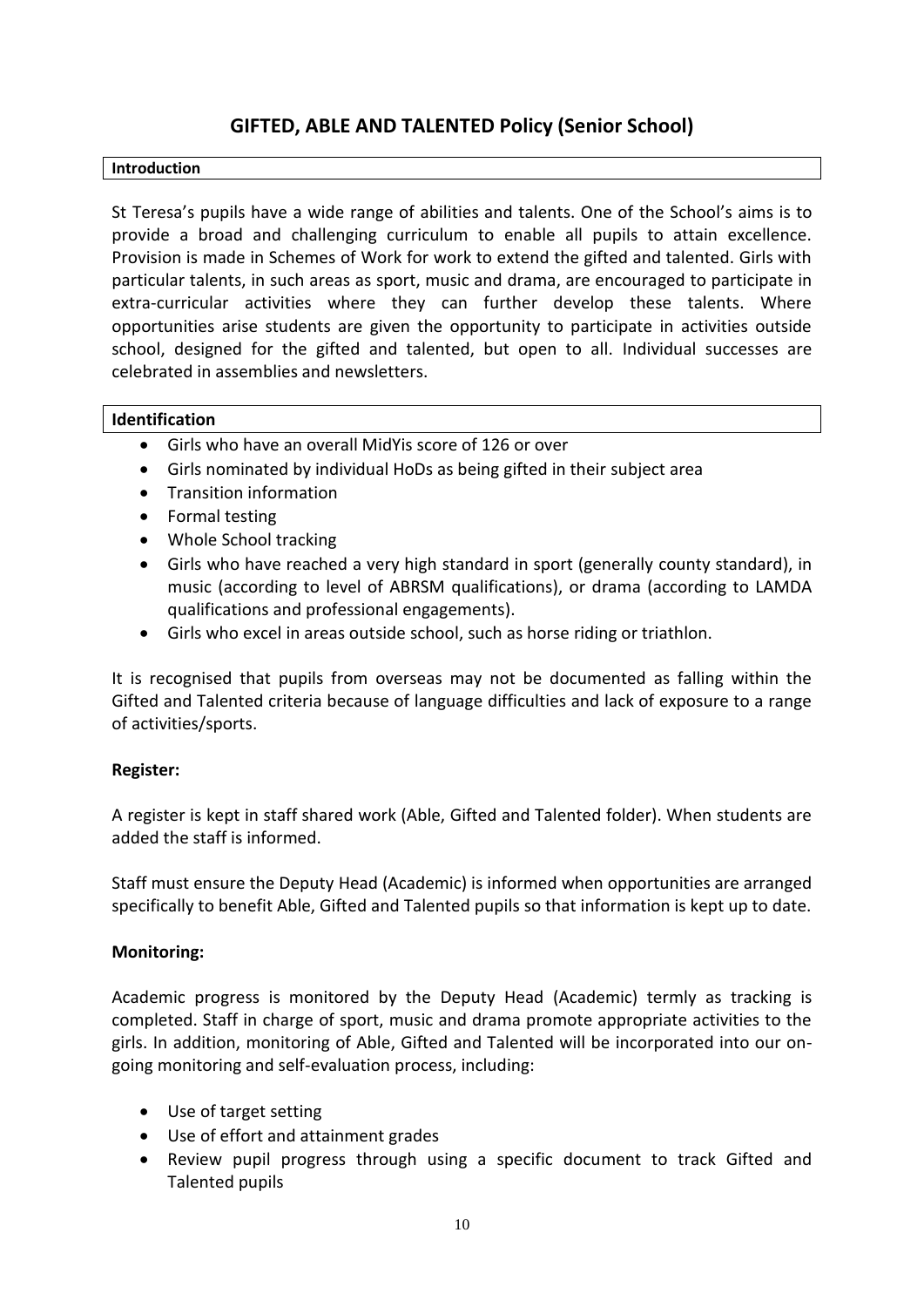- Reporting achievements and celebrating success
- Use of examination results and assessments, with any variance scrutinised by SLT Academic Committee.

## **Review:**

The register is reviewed and updated annually.

## **Development:**

One of the school's aims is to provide a wide-ranging and challenging curriculum to enable all students to attain excellence. The efforts of individual departments are, therefore, key to our provision for able students. Provision is made in Schemes of Work for work to extend the Able, Gifted and Talented, and to differentiate by task, outcome or pace. There is a commitment to develop materials which allow individual responses, encourage creativity and imagination, and satisfy developmental stage, rather than chronological age. All girls should be encouraged to take responsibility for their learning.

To ensure that this occurs we shall:

- Promulgate an ethos within the school which promotes aspiration and an expectation of achievement for all.
- Ensure that school staff, governors and parents understand the roles they have to play in promoting the success of Able, Gifted and Talented students.
- Foster effective relationships with parents.
- Maintain continuity and progression during transition and transfer.
- Take account of the social and emotional needs of Gifted and Talented students.
- If applicable, tailor curriculum and timetables to take account of Able, Gifted and Talented students' strengths.

The Able, Gifted and Talented will also be encouraged to participate in opportunities for enrichment outside of the classroom, in dedicated programmes (for example, Enrichment Society, invitation-only trips, Oxbridge Programme). The Academic Enrichment Team regularly runs various activities designed to provide stretch and challenge, including a designated Oxbridge programme, is available to those in Years 10 and above who are considering application to these universities.

(Revised CM VL 8.10.2015, Revised CM VL 1.10.2016, Updated CM VL 1.9.17, updated CM VL 4.2.19, Reviewed 29/8/2019 VL JOF )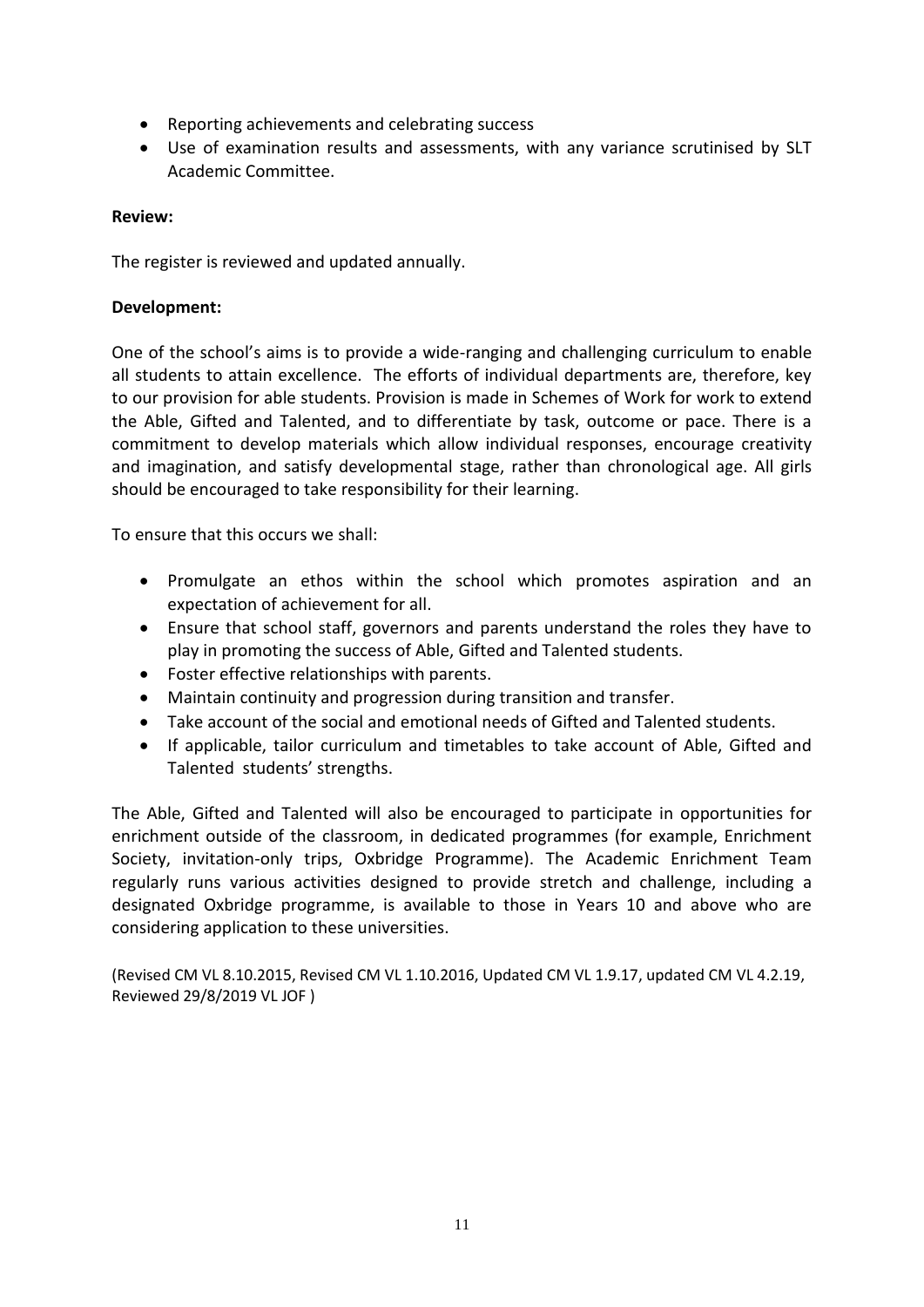# **MOST ABLE AND TALENTED (MAT) Policy (Preparatory School)**

## **Introduction**

As a Catholic school, we recognise that all our pupils are made in the image and likeness of God; each one is special and unique.  It is therefore our responsibility to ensure that each one discovers her strengths and gifts and this is done by providing an holistic curriculum which provides support and challenge to every pupil to develop their full potential in preparation for the future.

Support for Most Able and Talented learners is an integral part of the school's aim to raise achievements and improve standards for all pupils and help them realise their potential.

The Most Able & Talented Policy, although aimed specifically at the more able, is intended to be inclusive in its nature, in keeping with the Catholic ethos of our school.  It is consciously aimed at raising achievement throughout the school as well as meeting the needs of the most able.

Provision for Most Able & Talented is the responsibility of all members of staff at St Teresa's; by raising the achievement of the more able we aim to raise the achievement of all children within the school.

## **Purpose of this Policy**

This policy seeks to raise awareness of the needs of Most Able and Talented (MAT) pupils, and to promote effective provision.  Provision for Most Able and Talented learners is seen as a whole school issue, with emphasis on the education of the whole child.  It will be reviewed biannually or as required

## **Aims**

- To outline the definitions used to identify these pupils.
- To detail the methods used to both support and challenge such pupils.
- To support staff so that they can meet the needs of these pupils.
- To ensure that the school provides MAT pupils with:
- entitlement to appropriate education
- work at higher cognitive levels
- opportunities to develop specific skills or talents
- a concern for the whole person; social, emotional, spiritual, physical and intellectual

## **Definition of MAT Pupils**

Whereas the Exceptionally Able pupil is acknowledged to have an Intelligence Quotient of 130+ (representing the top 3% of the population) (D, Montgomery), any definition of the Most Able & Talented pupil in terms of Intelligence Quotient is open to debate. There is no accepted Intelligence Quotient above which a pupil would be considered Most Able & Talented. Research indicates that up to approximately 15% - 20% of a year group might be considered Most Able & Talented. Exceptionally Able pupils are to be identified according to a combination of abilities, coupled with high performance levels on objective tests. To ensure that the definition is not limited to academic aptitudes alone, the School includes talented pupils in the fields of drama, music and sport. Just as there is no such person as a typical pupil, there is no such person as a typical able and talented pupil.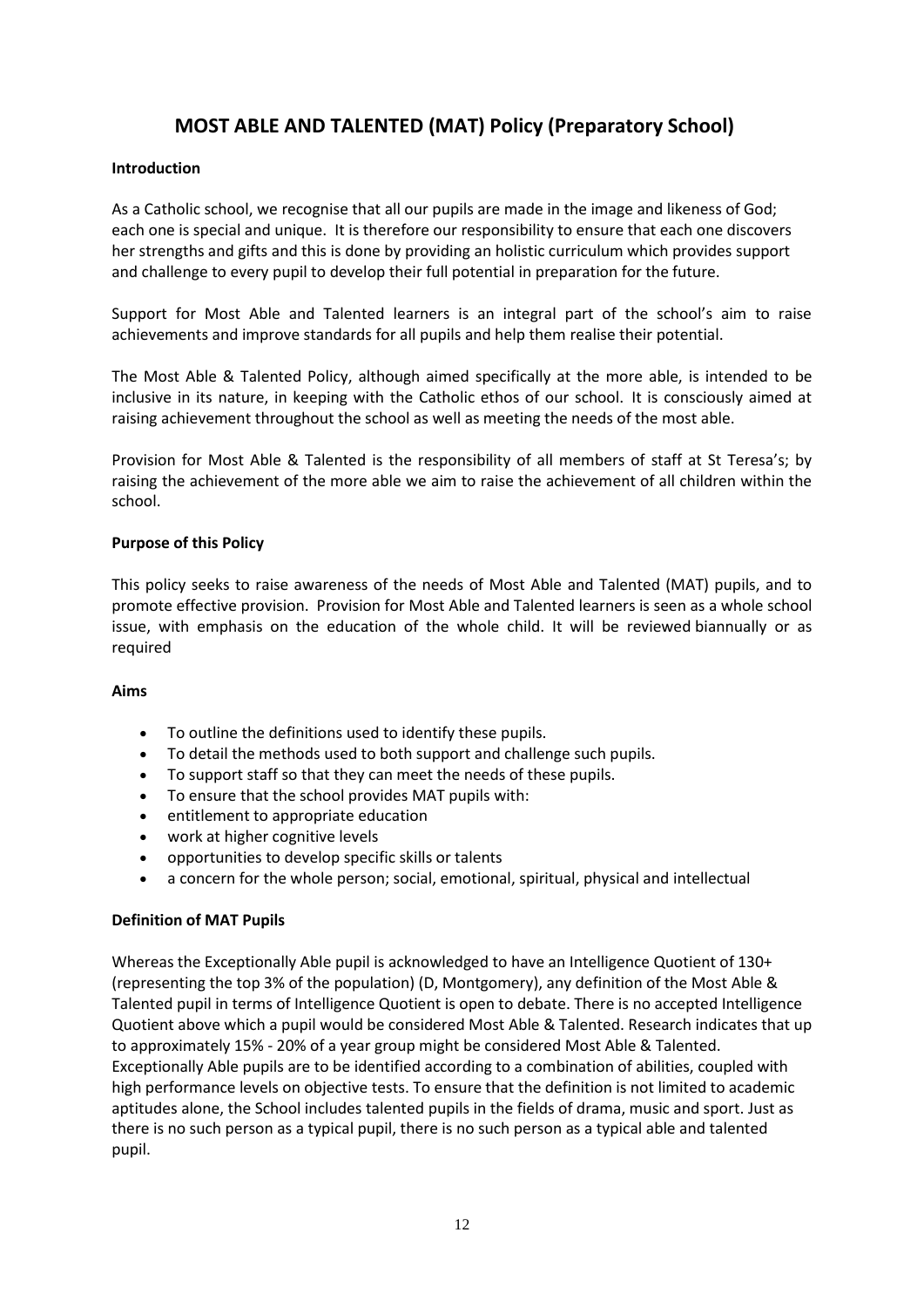In the Preparatory School, an able pupil is generally accepted to be one who demonstrates a significantly higher level of ability than most pupils of the same age in one or more curriculum areas. From 2015, the Most Able pupils may also be identified by high performance levels on objective tests. They may often have well developed learning skills and demonstrate their significantly higher level of ability in one or more subjects. There is no national definition for the 'Most Able' (Ofsted) or 'More Able' (NACE). In their 2013 report, Ofsted, defined 'Most Able' as 'the brightest pupils starting secondary school in Year 7 attaining Level 5 or above, or having the potential to attain Level 5 and above in English (reading and writing) and/or Mathematics at the end of Key Stage 2. Some pupils who are new to the country and are learning English as an additional language, for example, might not have attained Level 5 or beyond at the end of Key Stage 2 but have the potential to achieve it.' Ofsted has yet to redefine the term in light of the decision to remove assessment via National Curriculum Levels.

St Teresa's recognises that MAT pupils have specific individual needs due to their marked abilities in one or more fields: general intellectual ability/specific academic ability/creative or productive thinking/leadership qualities/social skills/artistic ability/ability in the expressive arts and physical abilities. We also recognise personal, interpersonal, vocational and entrepreneurial talents.

St Teresa's School believes that abilities in academic and non-academic areas are not fixed and that gifts and talents can be developed and discovered over time, with the expert guidance of our staff.  The school seeks to ensure that Most Able & Talented pupils realise their potential.

## **Identification of MAT Pupils**

Form Teachers are asked to identify the Most Able & Talented pupils in each class, through both subjective means and assessment data.  This professional judgement is carried out through:

- Screening on school entry for Year 5 and Year 6
- Information passed on from previous educational establishments.
- Information provided by parents e.g. finding out about hobbies and interests, which may give a fuller picture of particular talents
- National and other standardised tests (PI/PIM/VR/NVR Early excellence)
- Teacher observation and ongoing teacher assessment
- Pupil data tracking
- Exceptional performance e.g Test Results for CAT4, PTE and PTM
- Depths of insight and intuition and understanding within lessons
- Outstanding talents which may be apparent within a lesson, e.g. for drama, sport, art.

Children who are identified as Most Able & Talented are referred to the Deputy Head, who keeps the register updated and liaises with Class Teachers to discuss progress and any indication of underachievement.

## **MAT Register**

The MAT Register is kept in Staff Shared Work.

## **Provision**

Form Teachers are required to have available differentiated tasks and activities for the pupils to be stretched and challenged in terms of depth and complexity.  Provision is made available through:

- High expectations of teachers
- Tasks that are designed to take into account levels of existing knowledge, skills and understanding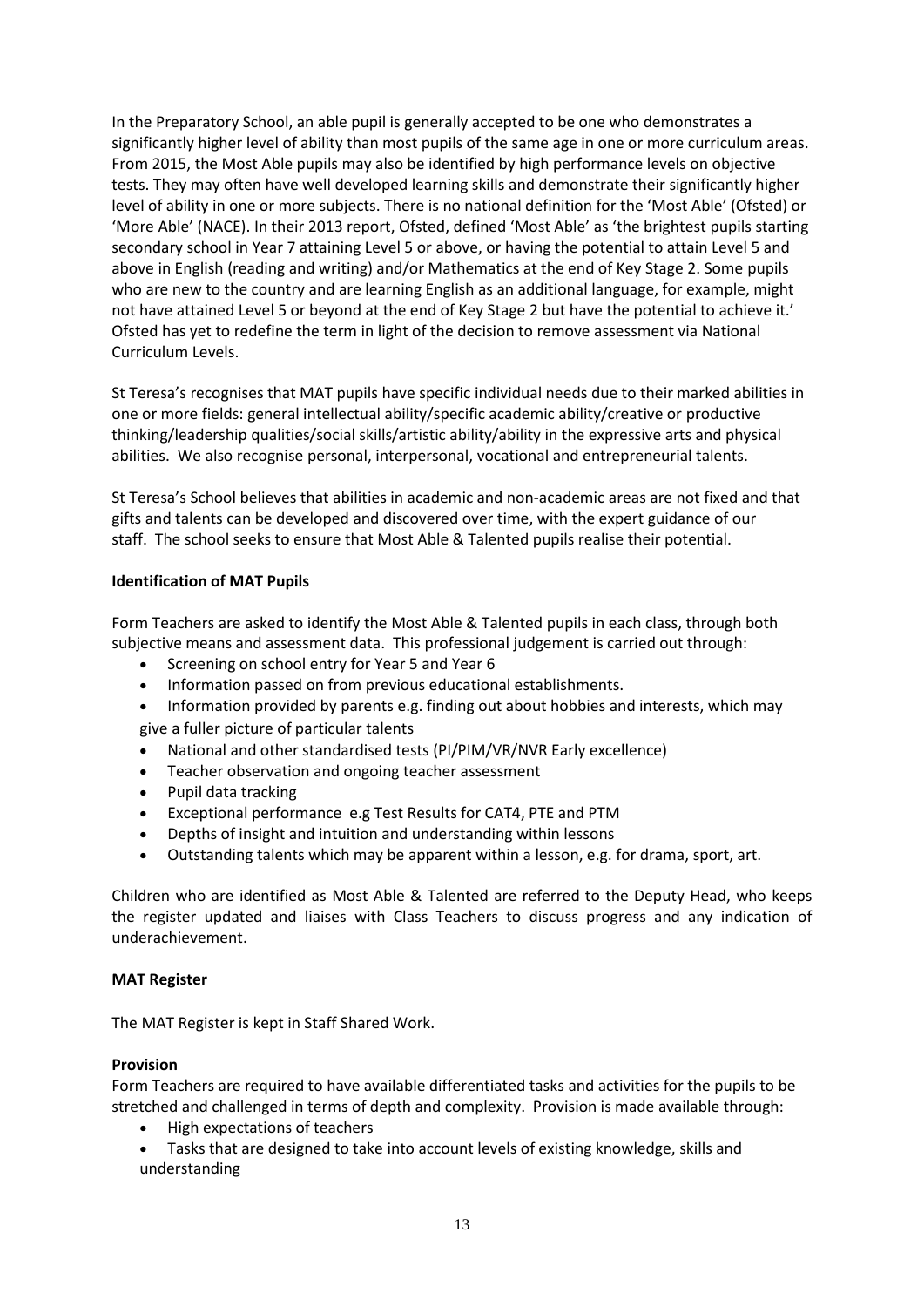- Planned extension opportunities or open-ended tasks
- Effective use of questioning in class
- Setting in Upper Prep (Years 3-6) for Mathematics
- Opportunities for pupils to develop higher order skills
- Differentiated homework
- Varied teaching styles that support all types of learning
- Use of Assessment for Learning (AfL) to increase pupil participation in planning and evaluation

In addition, there are a whole range of extra-curricular activities on offer for Most Able & Talented pupils.  They may be invited to join specialist groups such as: Extension Maths/English classes, debating, competitive gymnastics/tennis/netball/hockey.  In addition, there a number of opportunities for nurturing the potential gifts and talents of all pupils, through e.g.: LAMDA (London Academy of Music and Drama), music theory classes, choir and orchestra, chess and Technology Club.  Most Able & Talented pupils also have opportunities to take part in external events such as the Greenfield English competition and the National Primary Mathematics Challenge where appropriate.

To ensure that this occurs we shall:

- Promulgate an ethos within the school which promotes aspiration and an expectation of achievement for all
- Ensure that school staff, governors and parents understand the roles they have to play in promoting the success of Most Able and Talented pupils
- Foster effective relationships with parents
- Maintain continuity and progression during transition and transfer
- Take account of the social and emotional needs of Most Able and Talented pupils

## **Monitoring**

The monitoring of Most Able, Able and Talented pupils will be undertaken by the Deputy Head who is the MAT Coordinator and will be incorporated into our on-going monitoring and self-evaluation process, including:

- Use of target setting.
- Pupil Progress Meetings
- Use of Attainment and Attitude to Learning grades.
- Reporting achievements and celebrating success.
- Regular reviews of the Most Able and Talented policy and action plans
- Regular reports to the governors.

## **Review of GA&T**

The register, policy and action plan is reviewed and updated annually.

Updated: SC 4.1.17; DI VL 8/10/2015; SN 2013/14; AP 2010, VL 4/2/19, DI VL 29/8/19, DIR VLO 19/1/22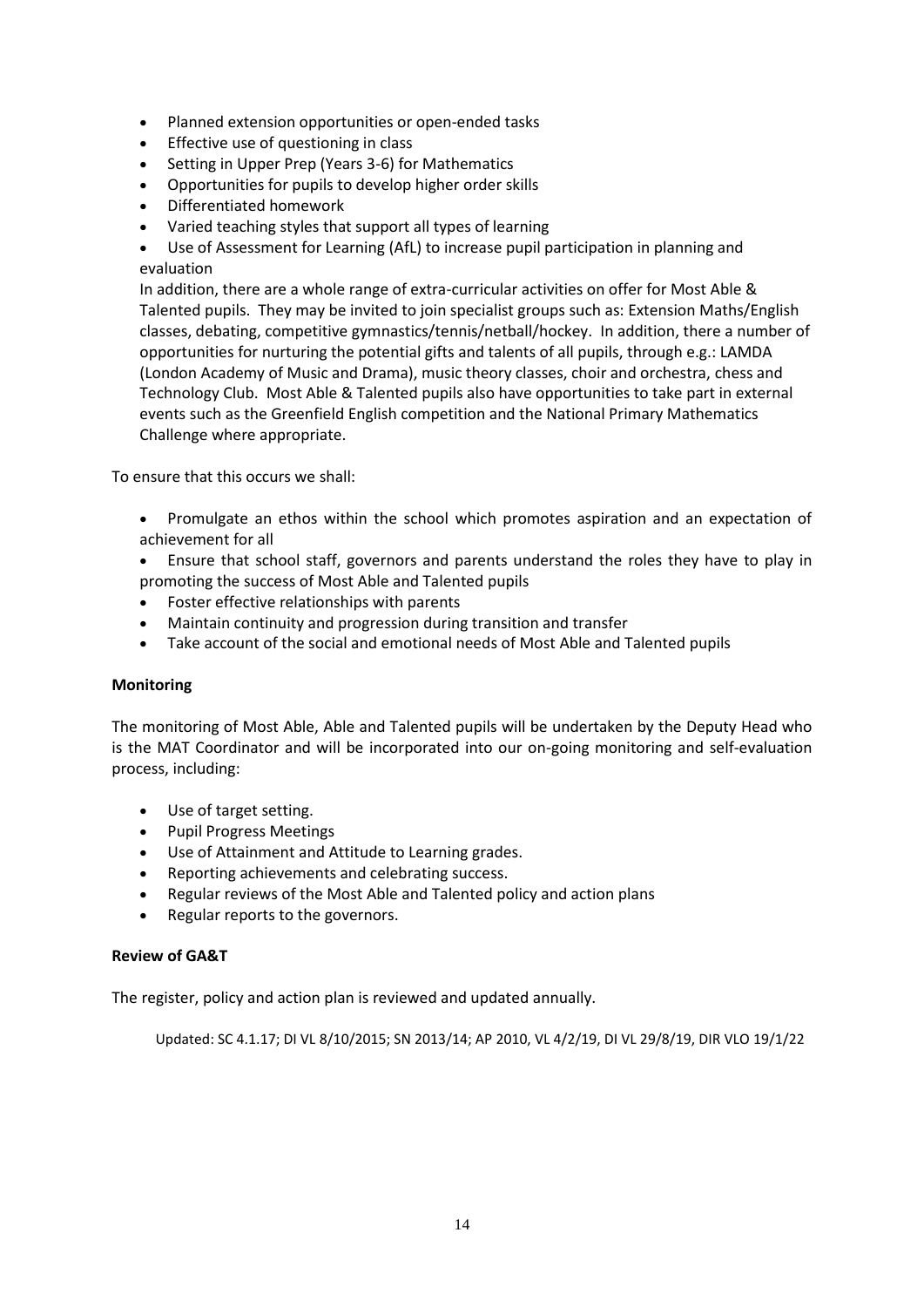## **English as an Additional Language Policy**

## **Pupils for whom English is an additional language (EAL) – Prep School**

St Teresa's Prep welcomes pupils of all nationalities and makes use of the designated EAL department in the Senior School as and when necessary.

We aim to encourage pupils to use English:

- for Creative Writing
- to widen their general knowledge
- to increase their understanding of England and English culture and history
- to develop study skills
- to develop reading skills

The monitoring of pupils is done on an individual basis. Pupils advance at their own pace and will be provided with a separate scheme of work as required. Individual pupil progress is monitored by Form Teachers and both informal and formal assessment data is recorded into the Prep School tracking system, Target Tracker.

## **EAL: Gifted and Talented students**

We recognise that pupils for whom English is an additional language may well be Gifted, Able & Talented. If it is found that a pupil's lack of English is prohibiting her from progressing to the best of her ability, additional EAL lessons can be provided to address the problem.

## **EAL: Curriculum**

The school has a responsibility to ensure that each pupil has access to a broad and balanced curriculum and teachers have a responsibility to provide effective learning opportunities for all by providing relevant and appropriately challenging work. Teachers are expected to:

- set suitable learning challenges
- respond to pupils' language needs
- overcome potential barriers to learning and assessment for individuals and groups of pupils that do not have English as their first language

## **Pupils for whom English is an additional language (EAL) – Senior School**

The Senior School welcomes boarders of all nationalities and has a designated EAL department. This department is led by Mr M. Norris. Pupils are assessed on entry in English and Mathematics. This initial assessment is followed by more detailed assessment on entry to assess the level of entry into the Cambridge Suite of Examinations**.** The pupils' EAL lessons are timetabled alongside their academic curriculum for students in KS4 and KS5. Students in KS3 receive EAL tuition according to their need.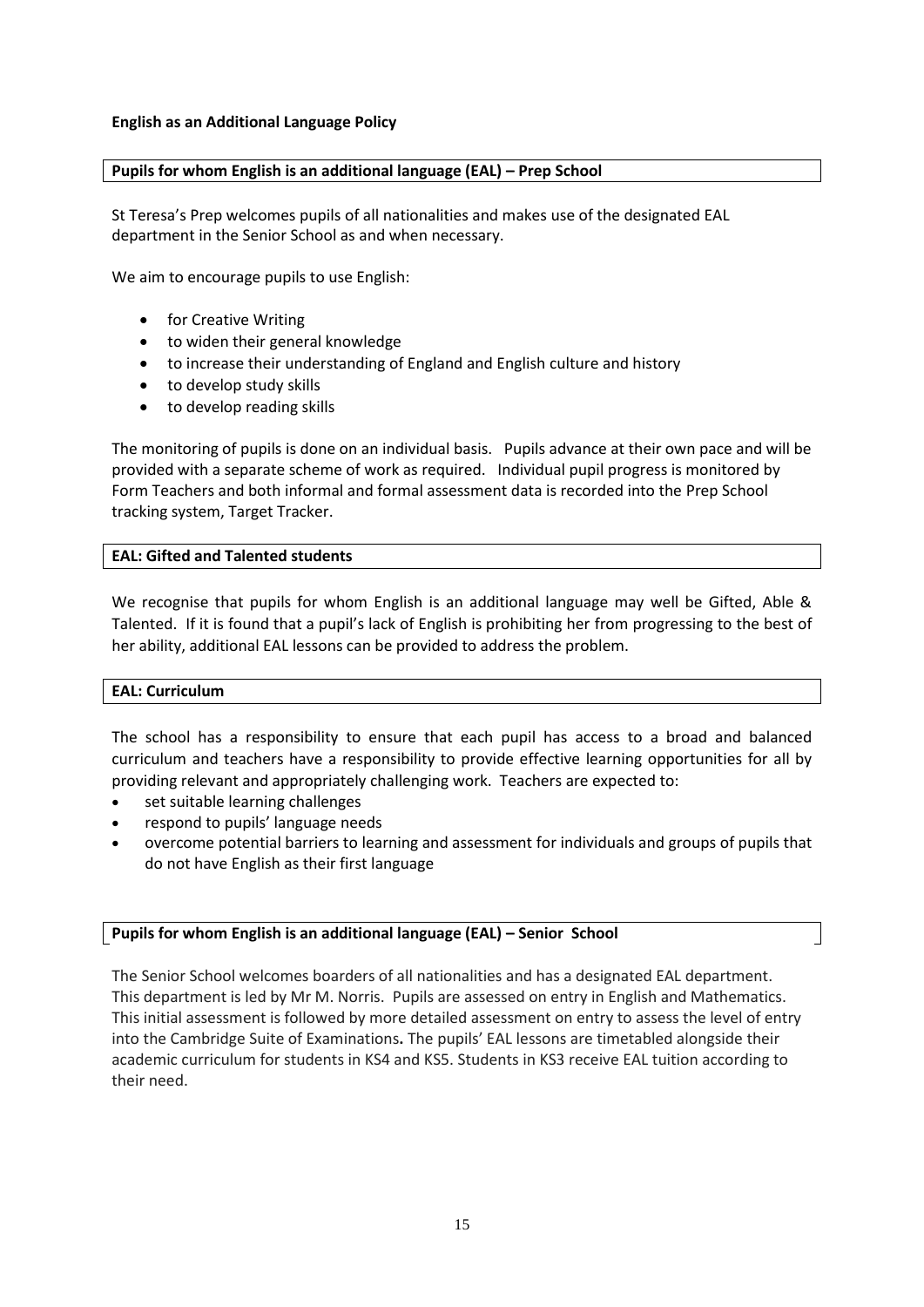The "Key Stages" of EAL correspond to the Cambridge Examinations:

- 1. Key English Test (KET)
- 2. Preliminary English test (PET)
- 3. First Certificate of English (FCE)
- 4. I.E.L.T.S )
- 5. Advanced English ) University Entrance replacing GCSE
- 6. Proficiency in English )

In addition girls may reach a level where they are able to sit English and English Literature GCSEs. Alternatively, they may sit IGCSE ESL in Year 11.

In addition to examination preparation we aim to encourage pupils to use English

For creative and analytical writing To widen their general knowledge To increase their understanding of England and English culture and history. To develop study skills. To develop reading skills.

## **Monitoring Pupil Progress**

The monitoring of pupils is done on an individual basis. Pupils advance at their own pace and will be provided with a separate scheme of work as required. Individual pupil progress is monitored regularly by discussion in Department Meetings. Information is fed into the Whole School **Tracking system and discussion is held between the Head of EAL and Heads of Years.**

A pupil's scheme of work is flexible and will be changed according to progress made and examinations taken.

A pupil will move on to more advanced work when results indicate this is appropriate. For those pupils not progressing as expected, their scheme of work will be altered and additional lessons and one to one support will be provided as necessary.

The progress of sixth formers is monitored and any concerns reported to the Head of Sixth Form and Assistant Heads.

Reviewed MN CM VL 5/9/2017, MN 31/1/19, JOF VLO 19/1/22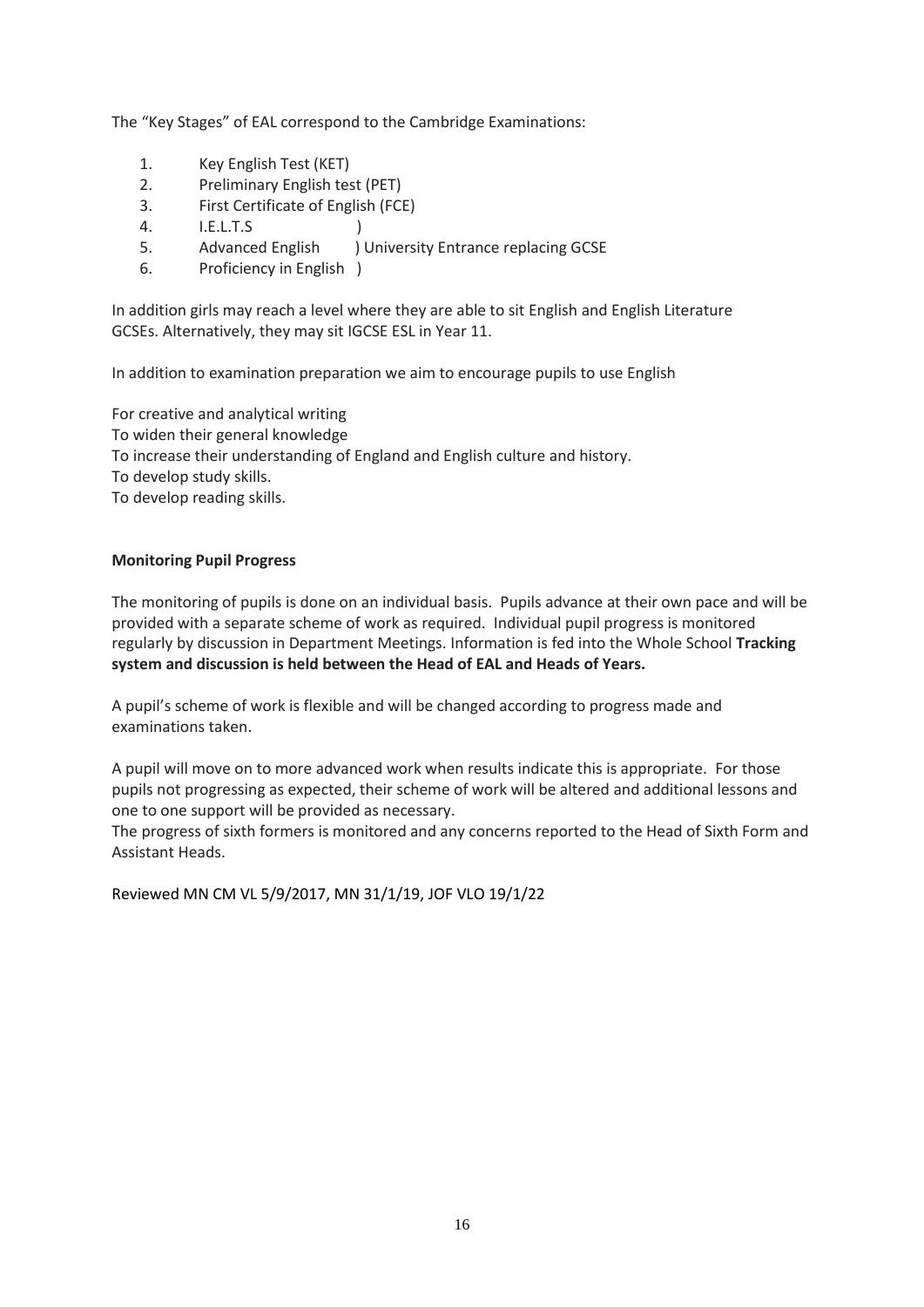## **Monitoring Pupil Progress**

The monitoring of pupils is done on an individual basis. Pupils advance at their own pace and will be provided with a separate scheme of work as required. Individual pupil progress is monitored regularly by discussion in weekly Department Meetings. Information is fed into the Whole School Tracking system.

A pupil's scheme of work is flexible and will be changed according to progress made, and examinations taken.

A pupil will move onto more advanced work when results indicate that this is appropriate.

For those pupils not progressing as expected, their scheme of work will be altered and additional lessons and one to one support will be provided as necessary.

The progress of sixth formers is monitored by the Sixth form team. Any concerns are reported initially to the Head of Department and also to the Head of Sixth Form, Deputy Head Academic and Director of Studies.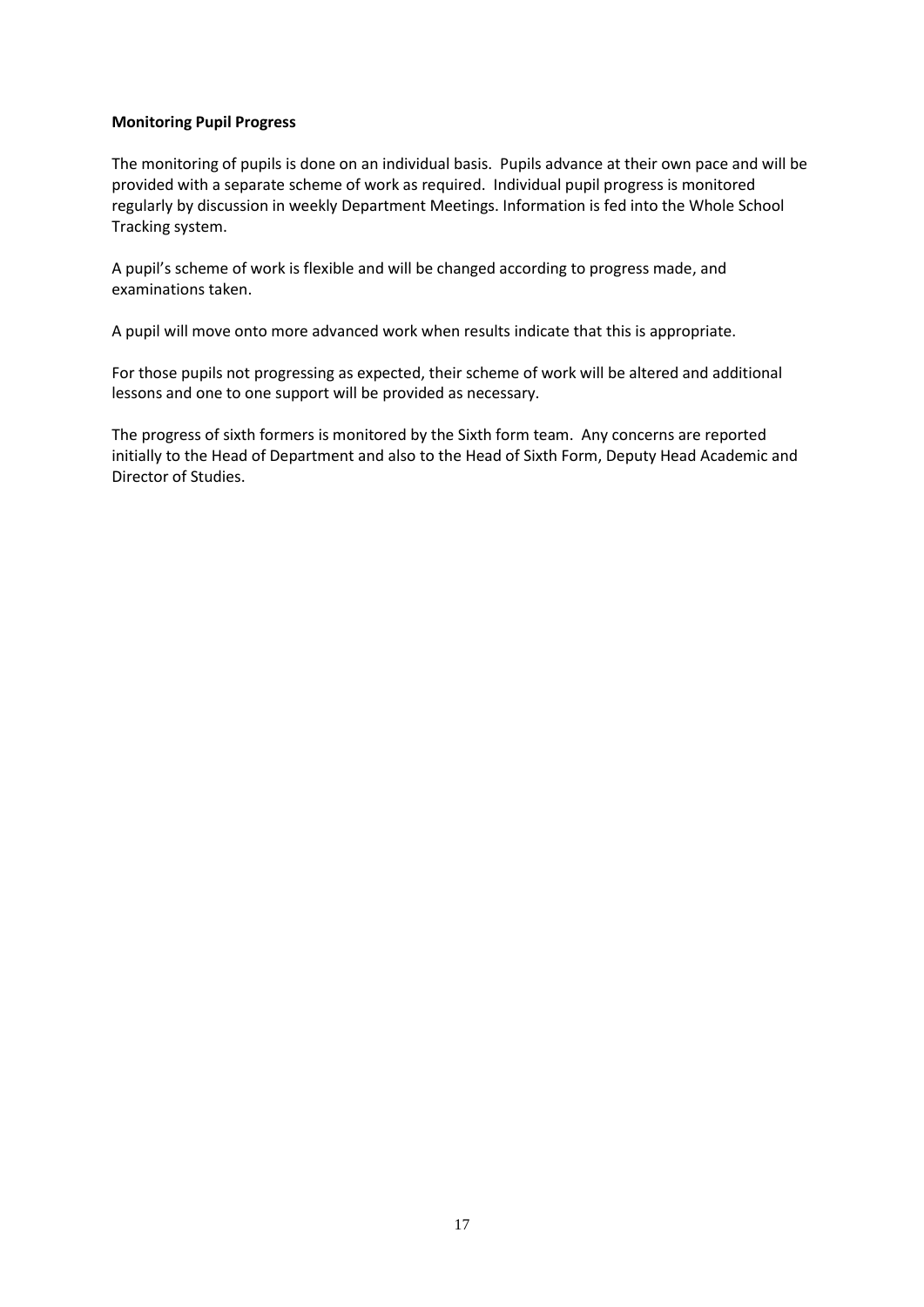## **Appendix A**

The school policy is also compliant with the Children and Families Act 2014. A pupil has a disability if she has a physical or mental impairment that has substantial and long term adverse effect on her ability to carry out normal day to day activities. At St Teresa's, we make reasonable adjustments to ensure that disabled pupils or prospective pupils are not put at any substantial disadvantage, unless justified (justified covers health and safety, progress and interest of other pupils or lack of knowledge and confidentiality). Our plans are as follows:

| <b>ACTION</b>                                                                                                                                                          | <b>RESOURCES/STAFF</b>                                                                                                                                                                                                                                                            | <b>OUTCOME/EVALUATION</b>                                                                                                                                                                                                         |
|------------------------------------------------------------------------------------------------------------------------------------------------------------------------|-----------------------------------------------------------------------------------------------------------------------------------------------------------------------------------------------------------------------------------------------------------------------------------|-----------------------------------------------------------------------------------------------------------------------------------------------------------------------------------------------------------------------------------|
| Referrals for in school<br>screening and educational<br>psychologist cognitive<br>assessment<br>Referrals for specialist                                               | of<br>Teacher<br>in<br>charge<br>Learning Support is able to<br>screen and qualified to carry<br>out initial tests (LS employed<br>Additional<br>$4/08$ ).<br>p/t<br>qualified staff (AP, CB, AW)<br>Time for feedback to parents<br>by SENCO/LS<br>of<br>Teacher<br>in<br>charge | Increased referrals from year<br>assessments, departmental and<br>whole<br>school tracking,<br>and<br>individual<br>teachers<br>through<br>SENCO.<br>Early referrals where needed.                                                |
| tuition, behavioural<br>optometry, occupational<br>therapy, occupational<br>therapy, medical assistance,<br>counselling services or<br>speech and language<br>therapy. | Learning Support developing<br>contacts with agencies and<br>able<br>provide<br>to<br>comprehensive reports from<br>screening.                                                                                                                                                    |                                                                                                                                                                                                                                   |
| Homework adjustments                                                                                                                                                   | More detailed information to<br>help staff in differentiation<br>where needed                                                                                                                                                                                                     | Differentiation<br>more relevant<br>where<br>individual<br>pupils<br>to<br>necessary.                                                                                                                                             |
| <b>Examination access</b><br>arrangements extended (up<br>to 25% extra time, computer<br>readers, scribe/voice input<br>system, use of laptop)                         | SEND department<br>Electronic papers ordered<br>ICT support<br><b>Examinations Officer</b><br>Students will sit with other<br>candidates to use laptops<br>and where necessary<br>electronic papers.                                                                              | All girls who require special<br>examination arrangements are<br>catered for. Computer readers<br>give more independence to<br>individual pupils during the<br>examination.                                                       |
| Consultation with parents<br>and other professionals<br>working with disabled pupils                                                                                   | SENCO and LS                                                                                                                                                                                                                                                                      | Parents fully involved at all<br>stages of process and have<br>regular contact with support<br>teachers and SENCO. Greater<br>expertise now within staff helps<br>better understanding in<br>parents and increased<br>confidence. |
| All HODs/Subject Leaders to<br>incorporate differentiated<br>teaching requirements in<br>SOWs and departmental<br>handbooks                                            | HODs/Subject Leaders                                                                                                                                                                                                                                                              | Differentiated lessons delivered                                                                                                                                                                                                  |